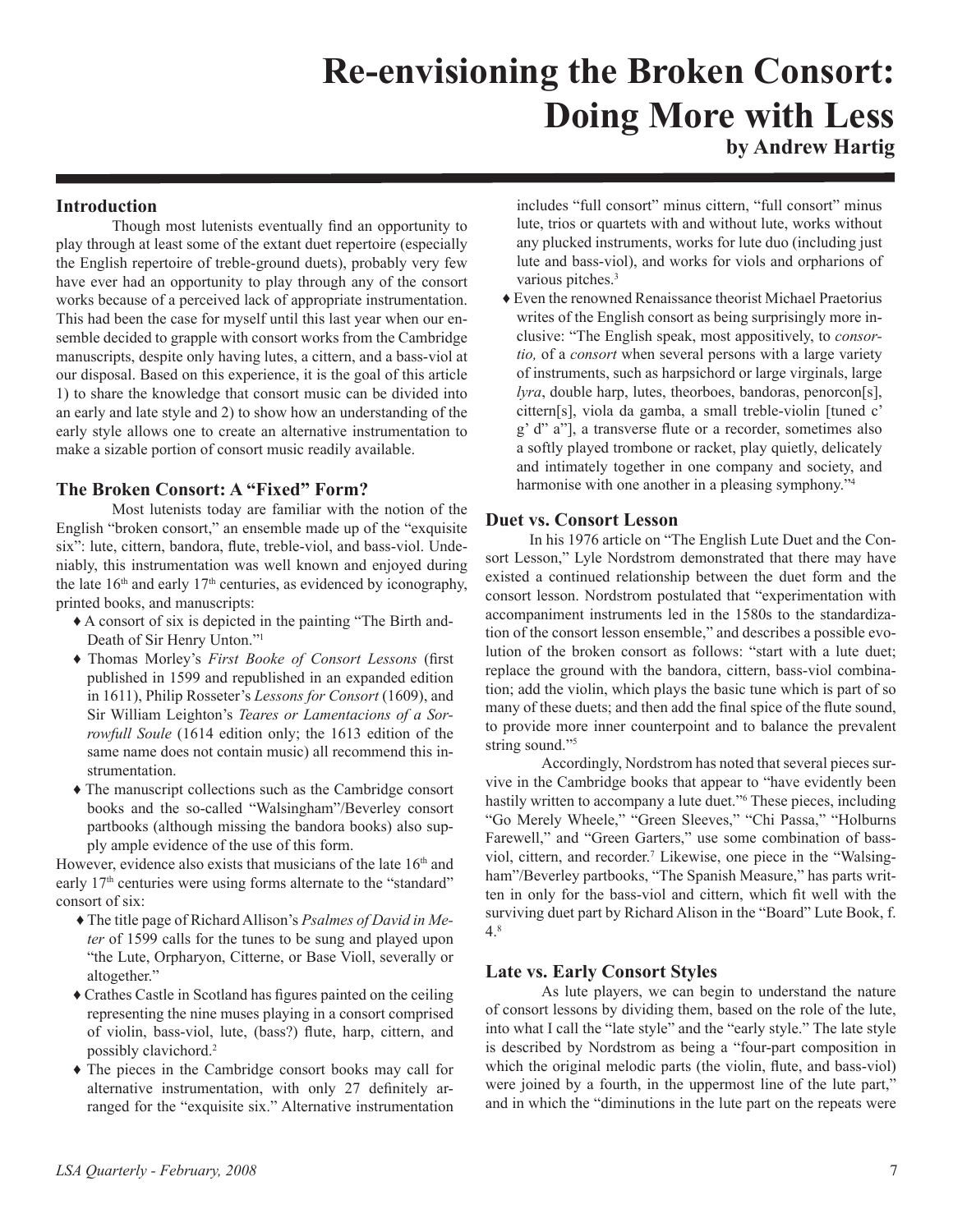generally then diminutions of the alto line."9 This form is generally complex and often features a "reporting" style in which various instruments or sections of instruments answer each other thematically. (A good example of this sort of reporting can be heard in both the consort and lute duet versions of the "De La Tromba Pavan.") This late style comprises the majority of pieces from both Morley and Rosseter and requires not only the use of all six instruments for its complex textures, but also for the lutenist to be adept with very rapid diminutions. This type of consort lesson, often considered the height of the form, is delightful to hear but demands much from the ensemble.

Regarding the early style, Nordstrom notes, "the earlier consort lesson music often placed the melody in both the lute and the violin, producing heterophony in the repeated sections when the lute breaks into elaborate diminutions. This rather subordinate contribution of the violin tends to confirm that it was an instrument 'added' to a lute duet."10 In short, the distinguishing feature of this earlier style is that the lute features predominantly as a melody instrument and plays what is essentially the treble part of a trebleground duet. An example of a piece in this style comes from Morley's well-known setting of "My Lord of Oxenford's Maske." While this particular piece may be daunting to some lutenists (especially at a tempo more desirable to the other players who may have no such divisions), in regard to complexity it is certainly within the realm of the typical treble of a treble-ground duet and not above the ability of the average lutenist when taken at a modest tempo.

## **Implications for Creating Lessons for "Small Consort"**

 The good news for the modern performer is that this knowledge opens up a number of new works for "small consort." Consort lessons of this earlier style abound in the Cambridge consort books; likewise, many treble-ground duets are available to be played as lute trebles in this earlier style. In fact, any treble-ground duet could be played<sup>11</sup> either by using existing parts (many bandora grounds exist, for instance, in the "Marsh" Lute Book; or parts from the cittern or bass-viol partbooks could be used) or by arranging existing lute duet grounds for whatever instrumentation is desired or available.

One possibility for "small consort" is to use just the cittern and bass-viol, which together more than adequately provide the ground for either a treble-ground duet or lute-melody consort lesson. From personal experience, this combination provides one with both bass and harmony, the sustain of bowed notes and the rhythm of plectrum-plucked strings, and the mellow warmth of gut and the sprightly cheer of metal. The instruments each manage to capture their own "sonic space" in which to play without drowning the others out, not too unlike a jazz trio of piano, bass, and guitar.

## **Practical Considerations for Arranging Small Consorts**

 The determination of the instrumentation of any given "small consort" will depend largely on the resources that one has available. However, if assembling a small group from scratch, one may wish to consider the elements of harmony, rhythm, balance, and timbre. As is the case with treble-ground duets, some form of outlining the bass in necessary. While the lute can take on some of this role, it is better left to either bandora or bass-viol since keeping the bass part fluid while playing divisions can be more complicated than necessary. Additional harmonic suggestion (in the form of chords) can be provided by cittern, bandora, or orpharion, or even the use of a keyboard instrument (which could also provide the bass). While flute or recorder cannot provide the lutenist with chords nor bass, its primary usefulness is in providing an inner part or a harmonization an octave above an inner part that suggests chords and tonalities. The same could be said for treble-viol or violin, though it seems more natural for it to take on a melody role.

 For the lute, primary consideration should be given to the style of the piece. As differentiated by Nordstrom, the earlier style is based on melody and divisions on that melody, whereas in the later style the lute takes on the role of playing an independent "alto" line plus divisions on that line. Finding pieces in the early style simply becomes a matter of a little bit of research.12 As stated previously, the treble of any treble-ground duet could also work as consort fodder, though one runs the risk of the other players becoming bored due to the repetitive nature of the ground.13 A quick fix for this is for the players of the ground to provide variation and embellishment of the ground based on historical practice and existing models (for which, see below).

> We are fortunate in the case of the cittern that so much music has survived. Most consort works or possible consort works have ready-made parts that can be taken from manuscripts. In particular, the cittern partbook Cambridge manuscript Dd.14.24 contains an abundance of cittern consort parts (including some for works that do not survive in other partbooks). What is surprising, however, is how often these accompaniments seem to be corrupt. For instance, major/minor

clashes and chords built from the wrong root tend to be fairly common. One explanation for this is the theory

that many of the cittern parts were created apart from the ensemble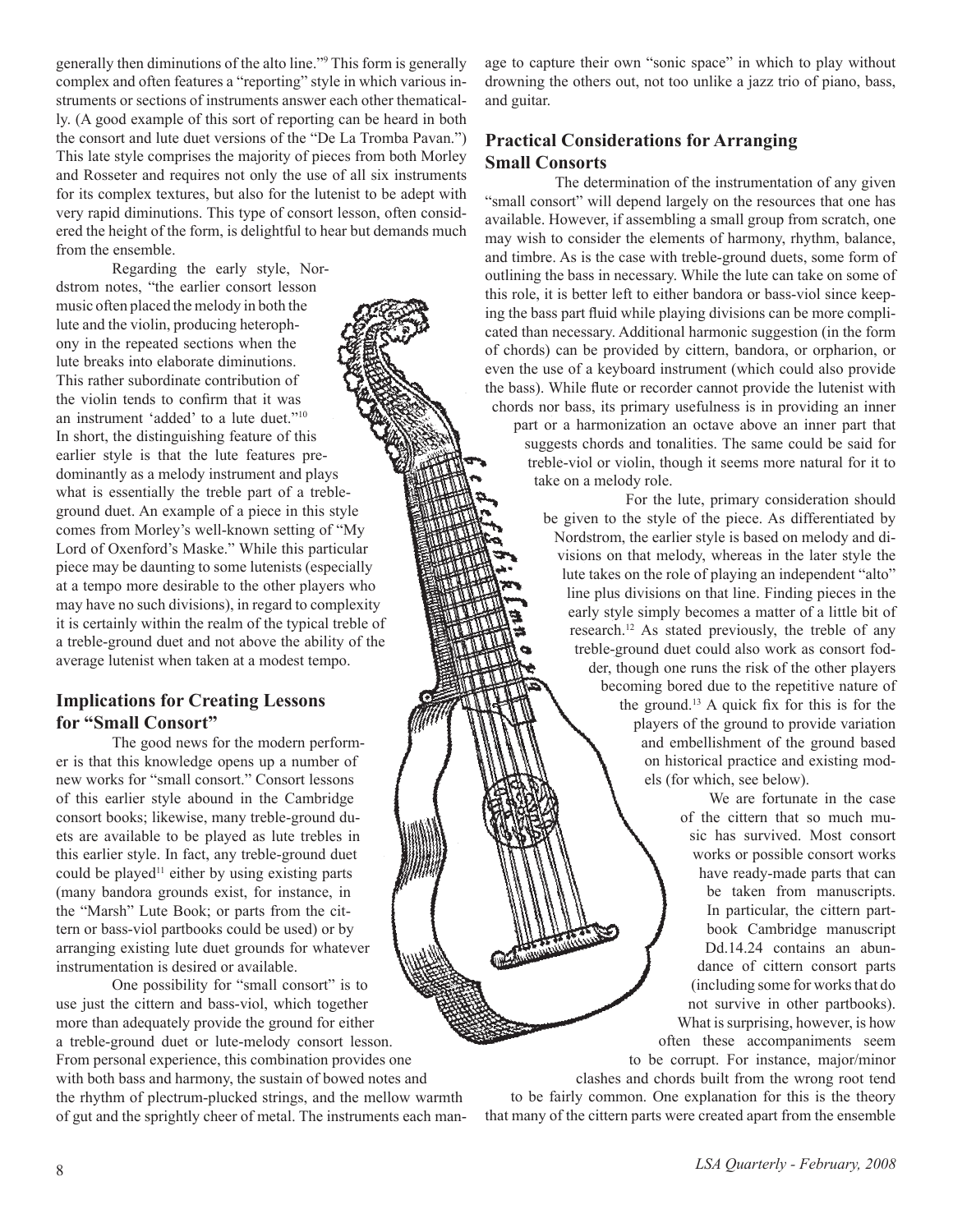using only a bass part as the basis for construction.<sup>14</sup> Knowing this, such problems can be easily rectified. It is intriguing that the parts in Dd.14.24 are comprised of sparse, simple chords and rhythms since the collector Matthew Holmes also compiled a manuscript (Dd.4.23) containing some of the finest and most elaborate solo cittern pieces of the day. Given the elaborateness of the pieces in Dd.4.23, it is hard to believe that the consort parts in Dd.14.24 are meant to be played as-is. Fortunately for us, these elaborate settings provide us with clues about how one might modify and augment these sparse consort parts as well as other parts from other manuscripts. Likewise, many of these solo pieces also have cognate consort versions, opening up the possibility of using some of these solo settings either directly in the consort or as the inspiration for augmenting the surviving consort parts. Other possible sources for cittern ideas can be found in the printed collections for Holborne and Robinson with, again, a few of the solo pieces being cognates for other surviving consort parts.

 When arranging or editing bass viol parts, it may be worth noting that most of the manuscript sources lack barlines for these parts, and the note values do not consistently correspond to the note values found in the lute or cittern parts (especially those in the Cambridge books). The bass parts are usually written in larger note values corresponding to whole and half notes rather than quarters or eighths. Coincident with the lack of barlines is the occasional omission of a note (especially when in a string of repeated values of the same note). The parts at first glance can often appear dry and repetitive; the bass-viol parts in Holborne's *Cittharn Schoole*  (1597) may offer some ideas about how the lines can be changed or embellished to suit a smaller consort.

## **Conclusions and Implications**

For the modern player wishing to explore the consort repertoire with limited instrumental resources, the significance of the difference between the early and late styles of consort lessons cannot be overstated. As mentioned earlier, there is evidence that the full broken consort of lute, cittern, bandora, flute, treble-viol, and bass-viol was not always the norm for consort music, opening the door for us to be historically justified in altering the instrumentation of the consort to suit our needs. Simply put, successful consort works of the earlier style may be played with limited instrumentation so long as the lute part contains a melody (and hopefully diminutions upon it); any variety of additional instruments can then be added to play the other parts.

A final (and ironic) implication of the ideas of this article is that one might conversely transform some of the consort lessons of the earlier style into new duets by taking the existing cittern and bass-viol parts from a consort lesson and arranging them as a ground for a second lute. In such a manner it may be possible to play as a duet a masterful piece such as "Holburns Farewell," which, until now, has only been acknowledged as a piece for either full consort or duet for cittern and bass-viol.<sup>15</sup>

For now, however, I will leave you with this same piece as adapted for our ensemble's "small consort" of lute, cittern, and bass-viol using the principles of editing, embellishment, and invention as outlined in this article. I hope that this article and arrangement will inspire other to try a "new old thing" as did our ensemble.

*For the complete score, individual parts, and additional versions of "Holburn's Farwell" (including the original, unedited and unarranged parts for cittern and bass viol) in both PDF and Fronimo formats, visit http://tm.theaterofmusic.com/music/.* 

#### **Suggested Reading:**

Harwood, Ian, "The Origins of the Cambridge Lute Manuscripts," *LSJ* vol. V (1963), pp.32-48.

Harwood, Ian, "Rosseter's Lessons for Consort of 1609," *LSJ* vol. VII (1965), pp.15-23. Includes contents of the Rosseter books and concordances.

Nordstrom, Lyle, "The Cambridge Consort Books," *JLSA* vol. V (1972), p.70-103, Includes an inventory of pieces in the lute (Dd.3.18), cittern (Dd.14.24), bass-viol (Dd.5.20), and flute/recorder (Dd.5.21) partbooks.

Nordstrom, Lyle, "The English Lute Duet and the Consort Lesson," *LSJ* vol. XVIII (1976), pp.5-22.

Spring, Matthew, "Reconstructing the consort lessons of Richard Reade," in *Lute News* vol. 54 (June 2000), pp.6-14. Includes an inventory with incipits.

#### **Footnotes:**

1 For an image, see The Renaissance Cittern Site: Art Gallery "Consort." Detail from "Birth and Death of Sir Henry Unton." Available:

http://www.cittern.theaterofmusic.com/art/unton.html.

2 Forrester, Peter, "A Scottish Consort," *LSJ* vol. XXVII (1987), pp.38-42.

<sup>3</sup><sup>c</sup>Richard Read and his music: a rejoinder from Robert Webb," *Lute News* vol. 57 (April 2001), p.31. The fact that it is not known exactly how the manuscripts and the music within them were used compounds the problem of trying to understand which instrumentation may have been used. For a summary of findings and some theories on ways the Cambridge books may have been used, see Matthew Spring's talk to the Lute Society, "Reconstructing the consort lessons of Richard Reade," *Lute News* vol. 54 (June 2000), pp.6-14.

4 Quote taken from a translation by Michael Graubart of selections from the "Termini Musici," the third part of Praetorius's *Syntagma Musicum* of 1619, found in *LSJ* vol. II (1960), p.32.

5 Nordstrom, Lyle, "The English Lute Duet and the Consort Lesson," *LSJ* vol. XVIII (1976), p.9.

6 Ibid., p.8.

7 It may be possible that some of these pieces were intended to have a bandora part, but as no bandora part book survives, it would be impossible to tell. "Chi passa," for instance, has a surviving recorder and lute part, but no bass-viol part, leading one to suspect that a bandora accompaniment was also intended.

8 Nordstrom, Lyle, "The English Lute Duet and the Consort Lesson," *LSJ* vol. XVIII (1976), p.8.

9 Ibid., pp.10-11.

10Ibid., p.10.

11It should be noted here that "equal" lute duets (i.e. duets in which each lute plays an equal, interlocked part) may be inappropriate for small consort because of the difficulty in creating an arrangement. This is, in part, due to the equal duet having possibly developed as a response to the sound and style of the full consort, including the "reporting" mentioned earlier. For a complete discussion of the evolution of the duet style in relation to the consort lesson, see Nordstrom, "The English Lute Duet and the Consort Lesson." *LSJ* vol. XVIII (1976), pp.5-22.

<sup>12</sup>For dealing with the Cambridge partbooks, Nordstrom's "The Cambridge Consort Books," *JLSA* vol. V (1972), pp.70-103, is highly recommended, as it includes an inventory of the books plus a description of the pieces including whether or not a melody is present in a lute part.

<sup>13</sup>Nordstrom mentions that this boredom due to repetition may be one of the reasons that consort lessons often took the form of dance pieces: "The basic three-section form, as opposed to the single, repeated ground, gave longer, more interesting parts to the added instruments, while still retaining the virtues of the variation form by including divisions and diminutions for the lute … on the repeats of each section." Ibid., p.10.

 $14$ Spring, p.11.

<sup>15</sup>For the cittern and bass-viol duet, see "A Farewell" in Anthony Holborne's *Cittharn Schoole,* 1597, f. P2v-Q.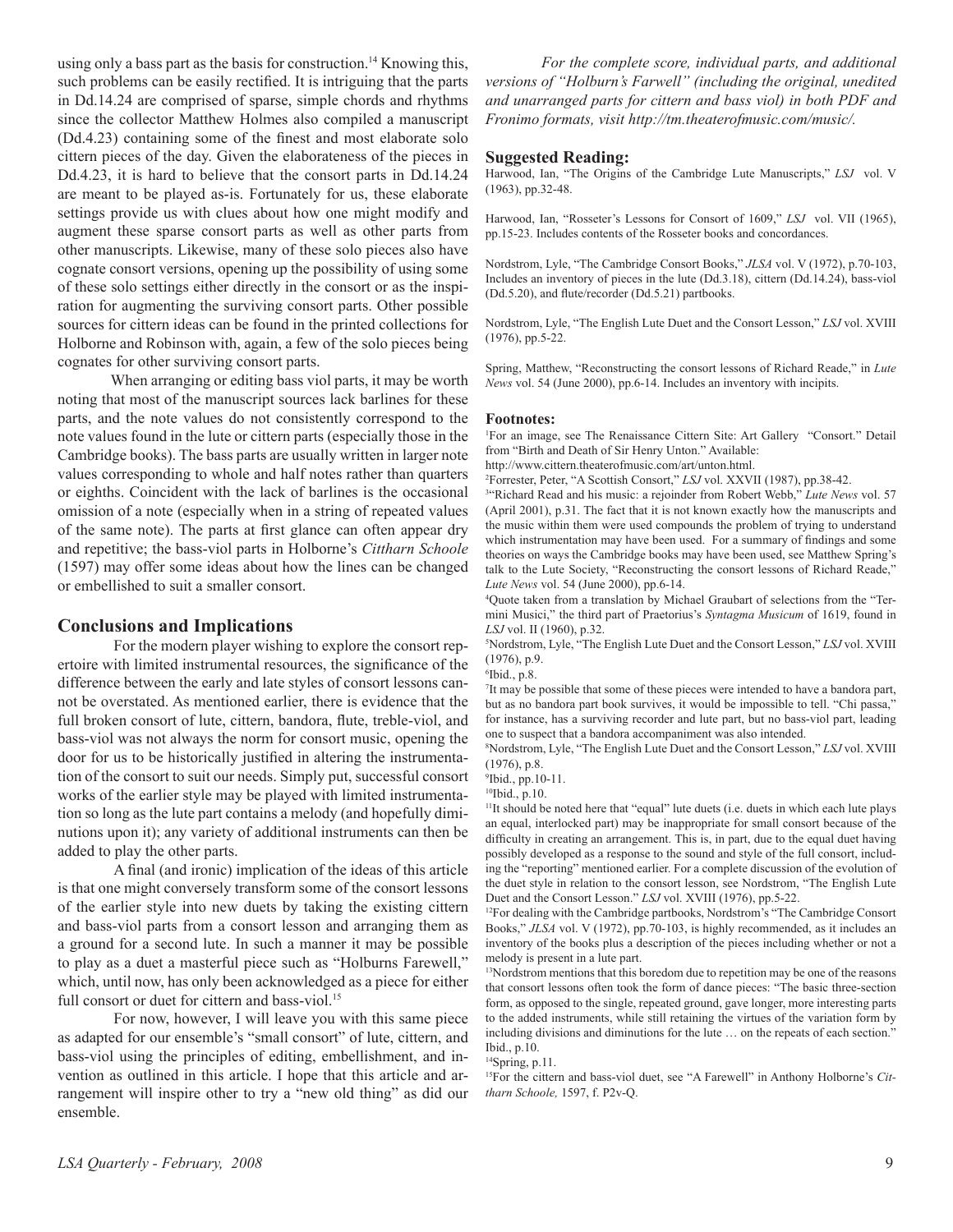Holburns Farewell ed. & arr. Ensemble Theatrum Musicum, © 2008



http://LuteSocietyofAmerica.org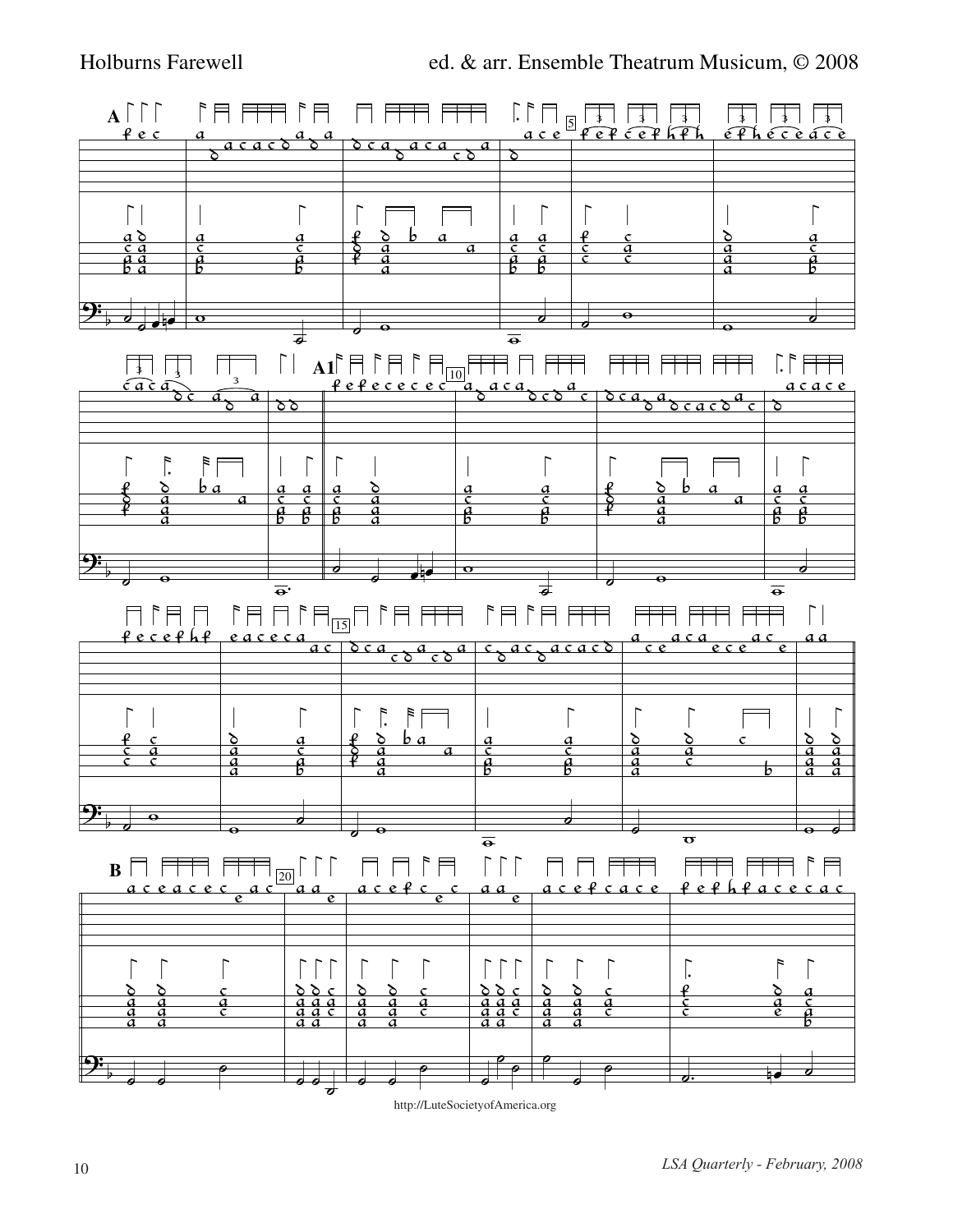

http://LuteSocietyofAmerica.org